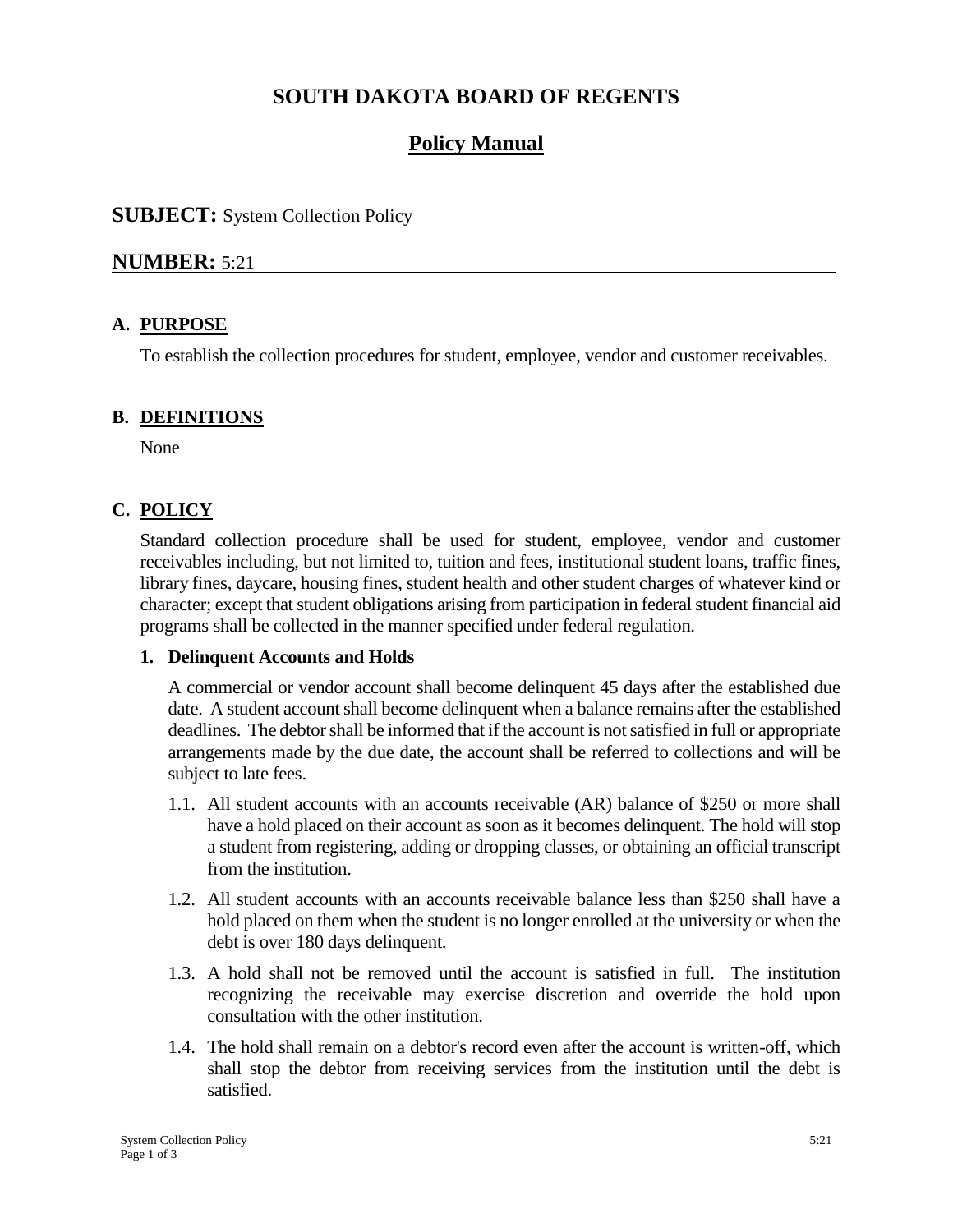1.5. For all commercial or vendor accounts that become delinquent, the university shall discontinue their services until accounts are paid in full.

## **2. Collection of Student, Commercial or Vendor Debt**

- 2.1. Collection of student, commercial or vendor accounts that are less than \$250 shall proceed according to the following schedule:
	- 2.1.1. Accounts that are less than \$250 shall be handled using in-house collection procedures, which shall consist of a minimum of three contacts to the debtor, with at least two of them being in writing. Debtors shall be responsible for all collection fees incurred where permitted under law.
	- 2.1.2. When in-house collection efforts are exhausted, the account may be referred to the State of South Dakota's Obligation Recovery Center.
	- 2.1.3. When collection efforts are exhausted and the account is at least two years delinquent, the account will be submitted to the Board of Finance to be written off in accordance with procedures established by the Board of Finance.
- 2.2. Collection of Student, Commercial or Vendor Accounts that are \$250 or more shall proceed according to the following schedule:
	- 2.2.1. Accounts that are \$250 or more shall be handled using in-house collection procedures, which shall consist of a minimum of three contacts to the debtor, with at least two of them being in writing, one by registered mail. The collection process on accounts \$250 or more shall be completed within 180 days from the date the account became delinquent. Debtors shall be responsible for all collection fees incurred where permitted under law.
	- 2.2.2. When an account is not in repayment or in-house collection efforts are exhausted, the account shall be referred to the State of South Dakota's Obligation Recovery Center for collection efforts.
	- 2.2.3. When the collection efforts by the Obligation Recovery Center have been exhausted and the debt has been referred back to the university, it will be submitted to the Board of Finance for write-off in accordance with procedures established by the Board of Finance.

#### **3. Employee Debt Collection**

Employee debts to their institutions may be satisfied through voluntary or involuntary deductions from salary, or they may be referred to a collection agency.

- 3.1. Employees shall be billed for debts to their employers in the same manner as others who owe monies to the employing institution.
- 3.2. Where employees fail to respond to demands for payment, an institution may refer the matter to a collection agency.
- 3.3. Employers may use involuntary salary deductions following these steps:
	- Notify the debtor-employee that his or her monthly salary shall be reduced to cover the amount owed plus interest beginning with the salary earned during the month following that in which the notice is sent.